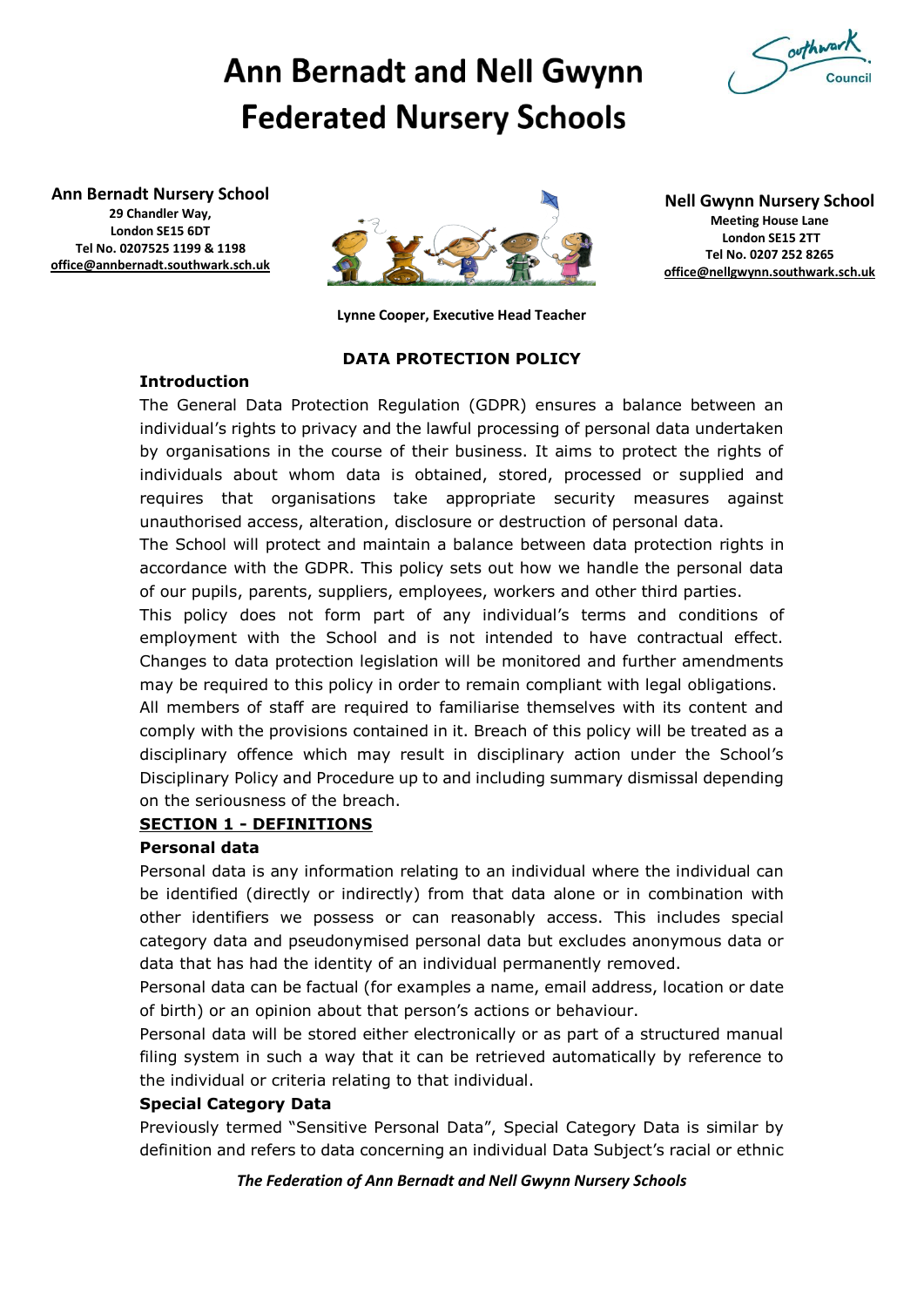origin, political or religious beliefs, trade union membership, physical and mental health, sexuality, biometric or genetic data and personal data relating to criminal offences and convictions.

## **Data Subject**

An individual about whom such information is stored is known as the Data Subject. It includes but is not limited to employees.

## **Data Controller**

The organisation storing and controlling such information (i.e. the School) is referred to as the Data Controller.

## **Processing**

Processing data involves any activity that involves the use of personal data. This includes but is not limited to: obtaining, recording or holding data or carrying out any operation or set of operations on that data such as organisation, amending, retrieving using, disclosing, erasing or destroying it. Processing also includes transmitting or transferring personal data to third parties.

## **Automated Processing**

Any form of automated processing of personal data consisting of the use of personal data to evaluate certain personal aspects relating to an individual, in particular to analyse or predict aspects concerning that individual's performance at work, economic situation, health, personal preferences, interests, reliability, behaviour, location or movements.

An example of automated processing includes profiling and automated decision making. Automatic decision making is when a decision is made which is based solely on automated processing which produces legal effects or significantly affects an individual. Automated decision making is prohibited except in exceptional circumstances.

## **Data Protection Impact Assessment (DPIA)**

DPIAs are a tool used to identify risks in data processing activities with a view to reducing them.

Criminal Records Information

This refers to personal information relating to criminal convictions and offences, allegations, proceedings, and related security measures.

## **SECTION 2 - WHEN CAN THE SCHOOL PROCESS PERSONAL DATA**

#### **Data Protection Principles**

The School are responsible for and adhere to the principles relating to the processing of personal data as set out in the GDPR.

The principles the School must adhere to are: -

- (1) Personal data must be processed lawfully, fairly and in a transparent manner;
- (2) Personal data must be collected only for specified, explicit and legitimate purposes;
- (3) Personal data must be adequate, relevant and limited to what is necessary in relation to the purposes for which it is processed;
- (4) Personal data must be accurate and, where necessary, kept up to date;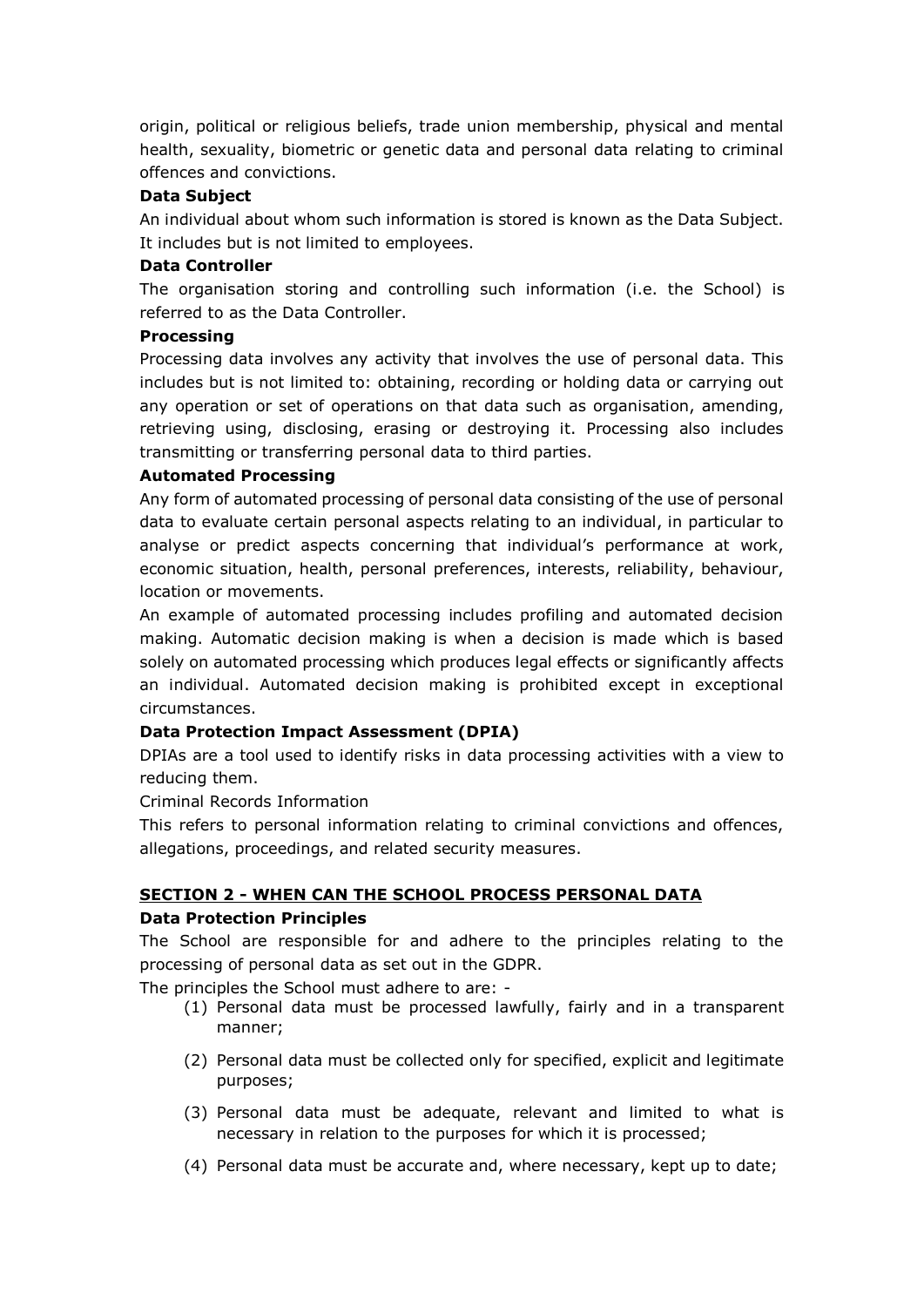- (5) Personal data must not be kept in a form which permits identification of data subjects for longer than is necessary for the purposes for which the data is processed; and
- (6) Personal data must be processed in a manner that ensures its security using appropriate technical and organisational measures to protect against unauthorised or unlawful processing and against accidental loss, destruction or damage.

Further details on each of the above principles is set out below.

## **Principle 1: Personal data must be processed lawfully, fairly and in a transparent manner**

The School only collect, process and share personal data fairly and lawfully and for specified purposes. The School must have a specified purpose for processing personal data and special category of data as set out in the GDPR.

Before the processing starts for the first time we will review the purposes of the particular processing activity and select the most appropriate lawful basis for that processing. We will then regularly review those purposes whilst processing continues in order to satisfy ourselves that the processing is necessary for the purpose of the relevant lawful basis (i.e. that there is no other reasonable way to achieve that purpose).

## Personal Data

The School may only process a data subject's personal data if one of the following fair processing conditions are met: -

- The data subject has given their consent;
- The processing is necessary for the performance of a contract with the data subject or for taking steps at their request to enter into a contract;
- To protect the data subject's vital interests;
- To meet our legal compliance obligations (other than a contractual obligation);
- To perform a task in the public interest or in order to carry out official functions as authorised by law;
- For the purposes of the School's legitimate interests where authorised in accordance with data protection legislation. This is provided that it would not prejudice the rights and freedoms or legitimate interests of the data subject.

## Special Category Data

The School may only process special category data if they are entitled to process personal data (using one of the fair processing conditions above) AND one of the following conditions are met: -

- The data subject has given their explicit consent;
- The processing is necessary for the purposes of exercising or performing any right or obligation which is conferred or imposed on the School in the field of employment law, social security law or social protection law. This may include, but is not limited to, dealing with sickness absence, dealing with disability and making adjustments for the same, arranging private health care insurance and providing contractual sick pay;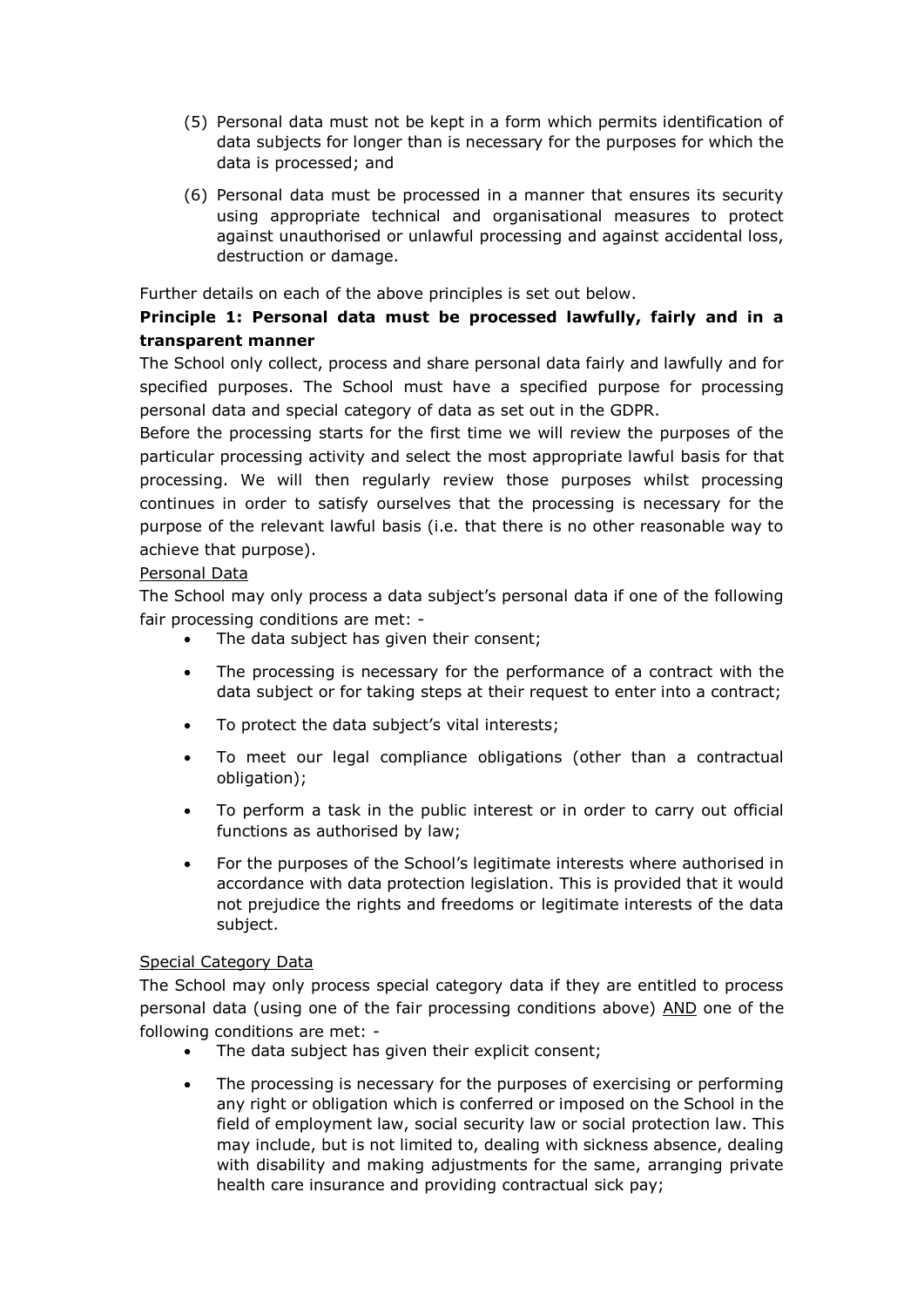- To protect the data subject's vital interests;
- To meet our legal compliance obligations (other than a contractual obligation);
- Where the data has been made public by the data subject;
- To perform a task in the substantial public interest or in order to carry out official functions as authorised by law;
- Where it is necessary for the purposes of preventive or occupational medicine, for the assessment of the working capacity of the employee, medical diagnosis, the provision of health or social care or treatment or the management of health or social care systems and services;
- Where it is necessary for reasons of public interest in the area of public health;
- The processing in necessary for archiving, statistical or research purposes.

The School identifies and documents the legal grounds being relied upon for each processing activity.

## Consent

Where the School relies on consent as a fair condition for processing (as set out above), it will adhere to the requirements set out in the GDPR.

Consent must be freely given, specific, informed and be an unambiguous indication of the data subject's wishes by which they signify agreement to the processing of personal data relating to them. Explicit consent requires a very clear and specific statement to be relied upon (i.e. more than just mere action is required).

A data subject will have consented to processing of their personal data if they indicate agreement clearly either by a statement or positive action to the processing. Consent requires affirmative action so silence, pre-ticked boxes or inactivity will not amount to valid consent.

Data subjects must be easily able to withdraw consent to processing at any time and withdrawal must be promptly honoured.

If explicit consent is required, the School will normally seek another legal basis to process that data. However if explicit consent is require the data subject will be provided with full information in order to provide explicit consent.

The School will keep records of consents obtained in order to demonstrate compliance with consent requirements under the GDPR.

## **Principle 2: Personal data must be collected only for specified, explicit and legitimate purposes**

Personal data will not be processed in any matter that is incompatible with the legitimate purposes.

The School will not use personal data for new, different or incompatible purposes from that disclosed when it was first obtained unless we have informed the data subject of the new purpose (and they have consented where necessary).

**Principle 3: Personal data must be adequate, relevant and limited to what is necessary in relation to the purposes for which it is processed**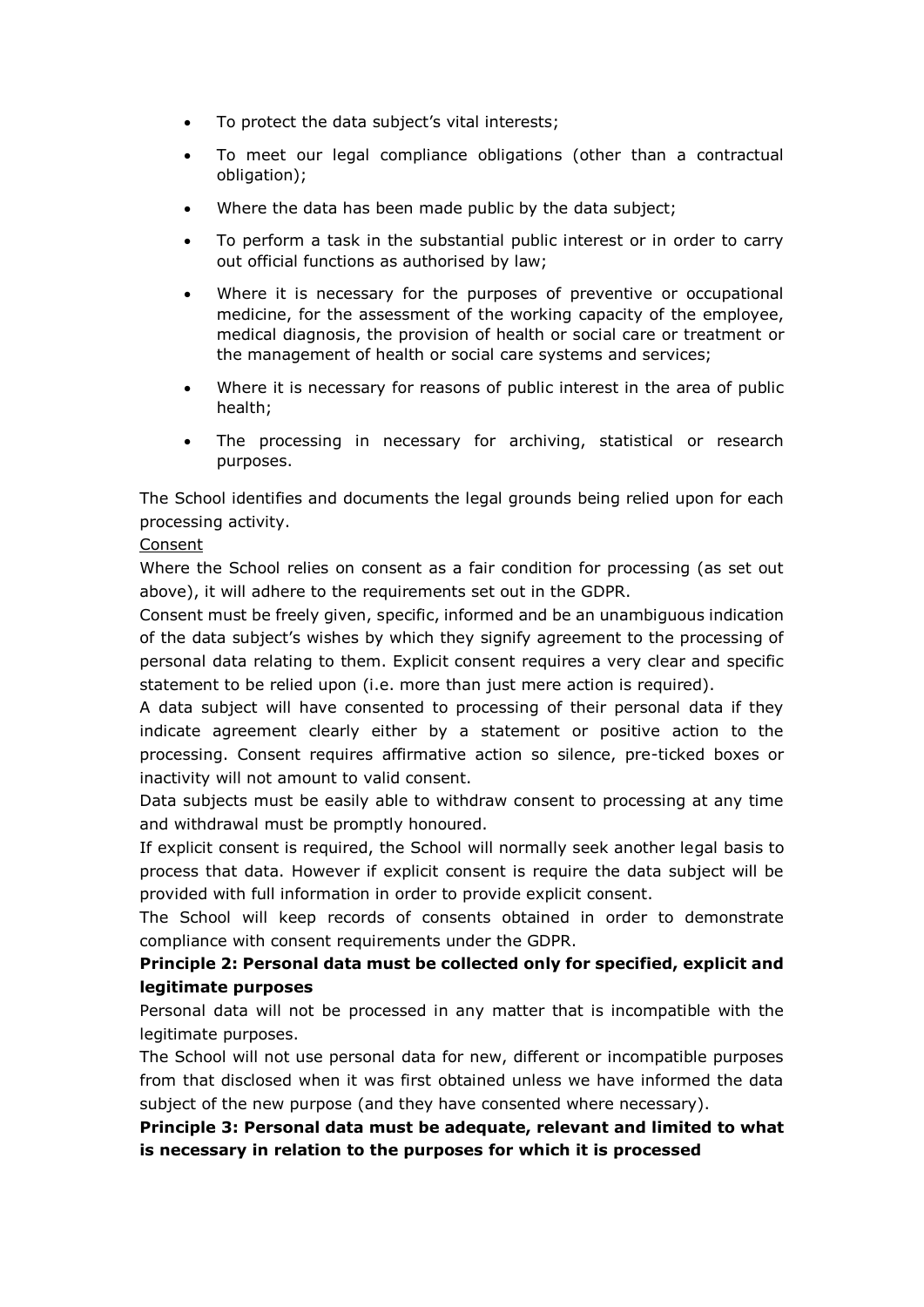The School will only process personal data when our obligations and duties require us to. We will not collect excessive data and ensure any personal data collected is adequate and relevant for the intended purposes.

When personal data is no longer needed for specified purposes, the School shall delete or anonymise the data. Please refer to the School's Data Retention Policy for further guidance.

## **Principle 4: Personal data must be accurate and, where necessary, kept up to date**

The School will endeavour to correct or delete any inaccurate data being processed by checking the accuracy of the personal data at the point of collection and at regular intervals afterwards. We will take all reasonable steps to destroy or amend inaccurate or out of date personal data.

Data subjects also have an obligation to ensure that their data is accurate, complete, up to date and relevant. Data subjects have the right to request rectification to incomplete or inaccurate data held by the School.

## **Principle 5: Personal data must not be kept in a form which permits identification of data subjects for longer than is necessary for the purposes for which the data is processed**

Legitimate purposes for which the data is being processed may include satisfying legal, accounting or reporting requirements. The School will ensure that they adhere to legal timeframes for retaining data.

We will take reasonable steps to destroy or erase from our systems all personal data that we no longer require. We will also ensure that data subjects are informed of the period for which data is stored and how that period is determined in our privacy notices.

Please refer to the School's Retention Policy for further details about how the School retains and removes data.

## **Principle 6: Personal data must be processed in a manner that ensures its security using appropriate technical and organisational measures to protect against unauthorised or unlawful processing and against accidental loss, destruction or damage**

In order to assure the protection of all data being processed, the School will develop, implement and maintain reasonable safeguard and security measures. This includes using measures such as: -

- Encryption;
- Pseudonymisation (this is where the School replaces information that directly or indirectly identifies an individual with one or more artificial identifiers or pseudonyms so that the person to whom the data relates cannot be identified without the use of additional information which is meant to be kept separately and secure);
- Ensuring authorised access (i.e. that only people who have a need to know the personal data are authorised to access it);
- Adhering to confidentiality principles;
- Ensuring personal data is accurate and suitable for the process for which it is processed.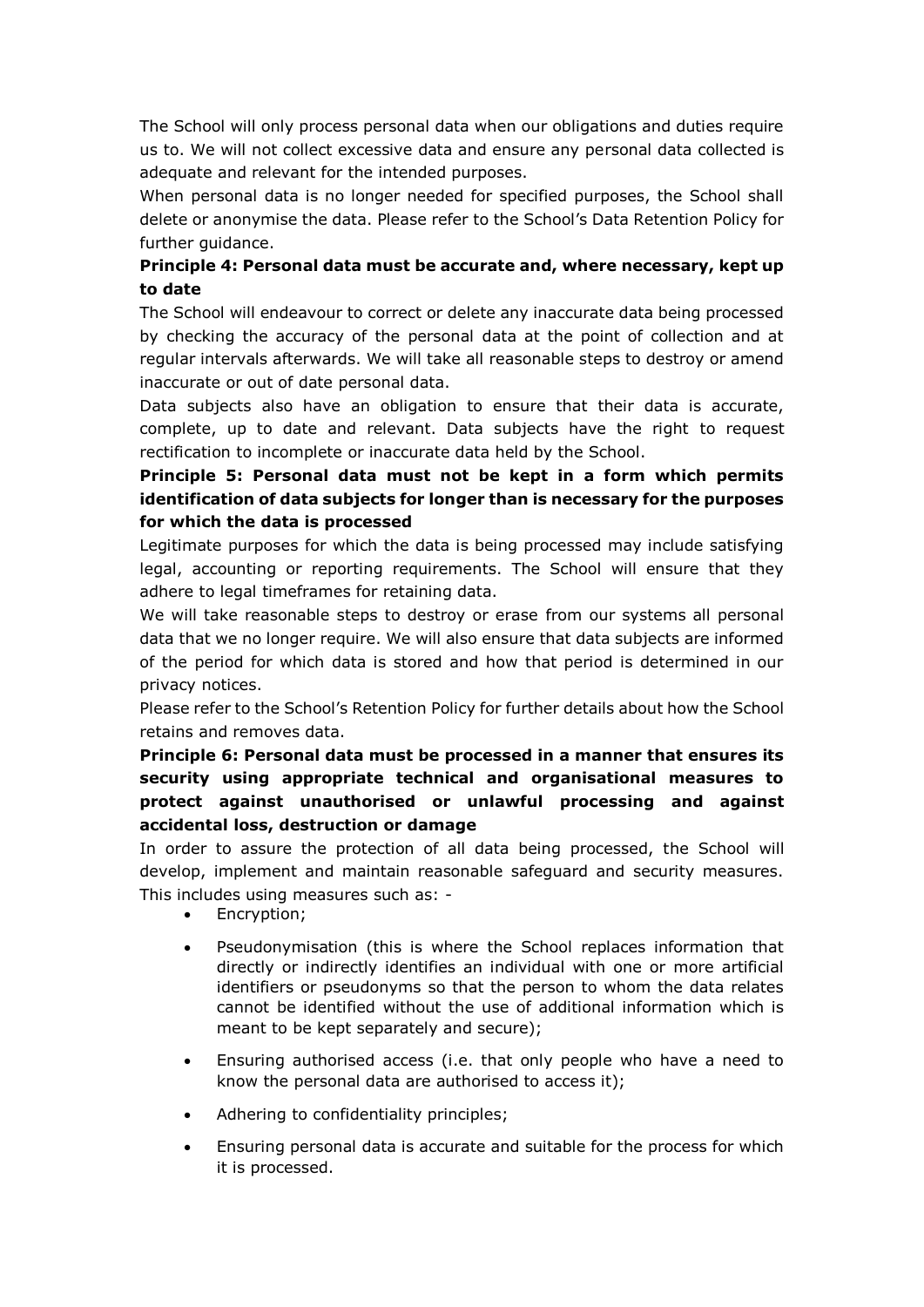The School follow procedures and technologies to ensure security and will regularly evaluate and test the effectiveness of those safeguards to ensure security in processing personal data.

The School will only transfer personal data to third party service providers who agree to comply with the required policies and procedures and agree to put adequate measures in place.

Full details on the School's security measures are set out in the School's Security Policy.

## **Sharing Personal Data**

The School will generally not share personal data with third parties unless certain safeguards and contractual arrangements have been put in place. These include if the third party: -

- Has a need to know the information for the purposes of providing the contracted services;
- Sharing the personal data complies with the privacy notice that has been provided to the data subject and, if required, the data subject's consent has been obtained;
- The third party has agreed to comply with the required data security standards, policies and procedures and put adequate security measures in place;
- The transfer complies with any applicable cross border transfer restrictions; and
- A fully executed written contract that contains GDPR approved third party clauses has been obtained.

There may be circumstances where the School is required either by law or in the best interests of our pupils, parents or staff to pass information onto external authorities, for example, the local authority, Ofsted or the department of health. These authorities are up to date with data protection law and have their own policies relating to the protection of any data that they receive or collect.

The intention to share data relating to individuals to an organisation outside of our School shall be clearly defined within written notifications and details and basis for sharing that data given.

## **Transfer of Data Outside the European Economic Area (EEA)**

The GDPR restricts data transfers to countries outside the EEA in order to ensure that the level of data protection afforded to individuals by the GDPR is not undermined.

The School will not transfer data to another country outside of the EEA without appropriate safeguards being in place and in compliance with the GDPR. All staff must comply with the School's guidelines on transferring data outside of the EEA. For the avoidance of doubt, a transfer of data to another country can occur when you transmit, send, view or access that data in that particular country.

## **SECTION 3 - DATA SUBJECT'S RIGHTS AND REQUESTS**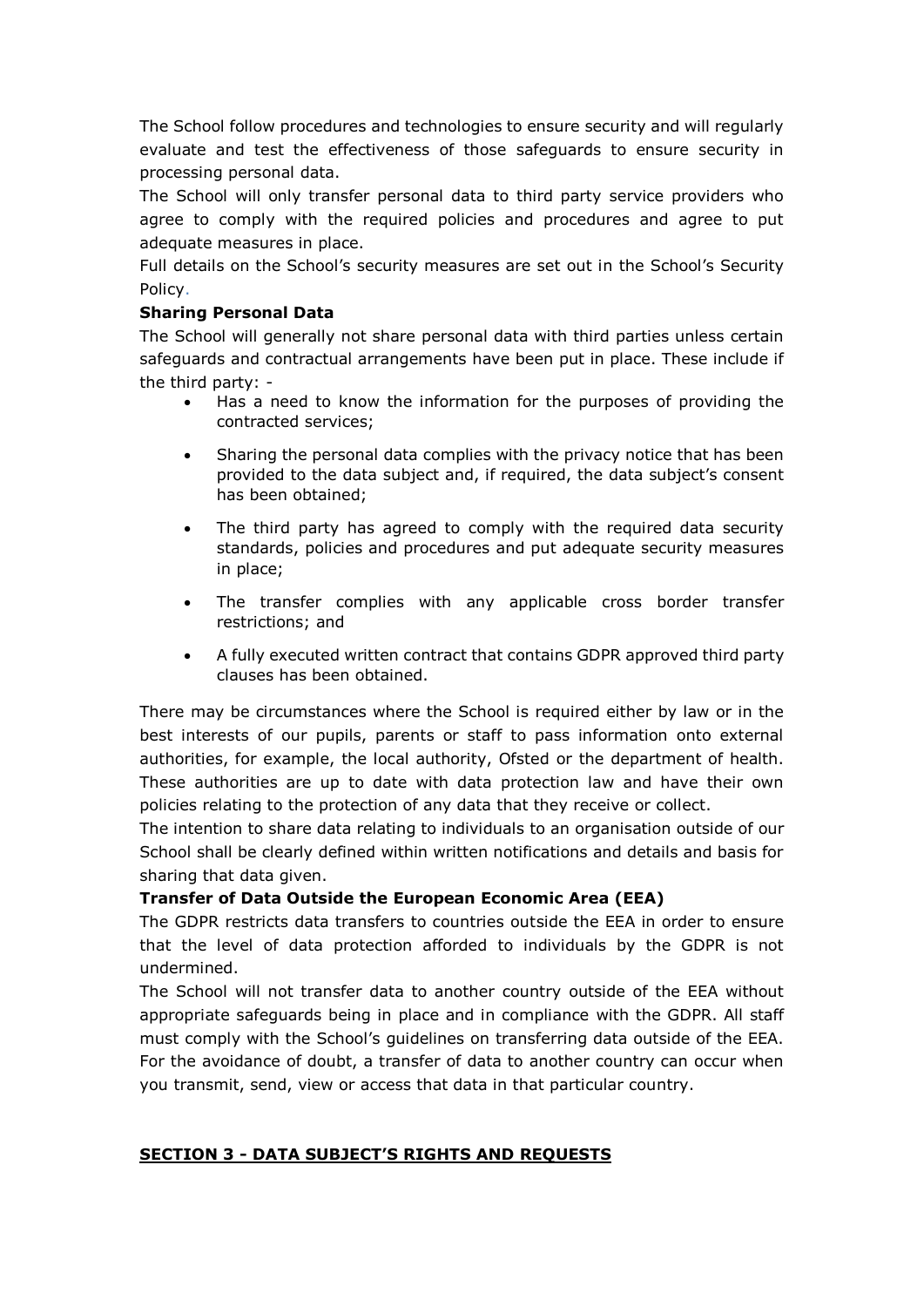Personal data must be made available to data subjects as set out within this policy and data subjects must be allowed to exercise certain rights in relation to their personal data.

The rights data subjects have in relation to how the School handle their personal data are set out below: -

- (a) (Where consent is relied upon as a condition of processing) To withdraw consent to processing at any time;
- (b) Receive certain information about the School's processing activities;
- (c) Request access to their personal data that we hold;
- (d) Prevent our use of their personal data for marketing purposes;
- (e) Ask us to erase personal data if it is no longer necessary in relation to the purposes for which it was collected or processed or to rectify inaccurate data or to complete incomplete data;
- (f) Restrict processing in specific circumstances;
- (g) Challenge processing which has been justified on the basis of our legitimate interests or in the public interest;
- (h) Request a copy of an agreement under which personal data is transferred outside of the EEA;
- (i) Object to decisions based solely on automated processing;
- (j) Prevent processing that is likely to cause damage or distress to the data subject or anyone else;
- (k) Be notified of a personal data breach which is likely to result in high risk to their rights and freedoms;
- (l) Make a complaint to the supervisory authority; and
- (m) In limited circumstances, receive or ask for their personal data to be transferred to a third party in a structured, commonly used and machine readable format.

If any request is made to exercise the rights above, it is a requirement for the relevant staff member within the School to verify the identity of the individual making the request.

#### **Subject Access Requests**

A Data Subject has the right to be informed by the School of the following: -

- (a) Confirmation that their data is being processed;
	- (b) Access to their personal data;
- (c) A description of the information that is being processed;
- (d) The purpose for which the information is being processed;
- (e) The recipients/class of recipients to whom that information is or may be disclosed;
- (f) Details of the School's sources of information obtained;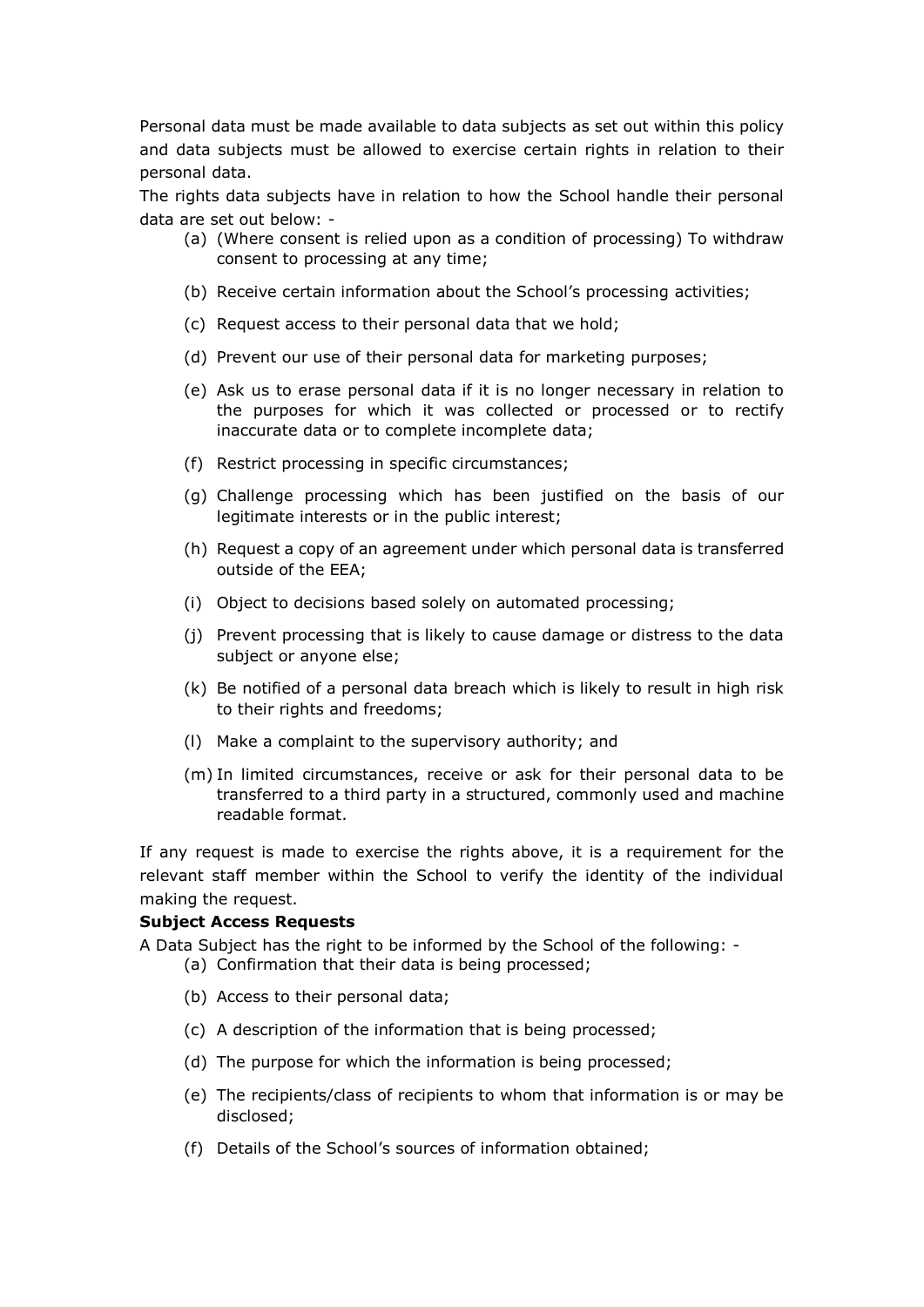- (g) In relation to any Personal Data processed for the purposes of evaluating matters in relation to the Data Subject that has constituted or is likely to constitute the sole basis for any decision significantly affecting him or her, to be informed of the logic of the Data Controller's decision making. Such data may include, but is not limited to, performance at work, creditworthiness, reliability and conduct.
- (h) Other supplementary information

Any Data Subject who wishes to obtain the above information must notify the School in writing of his or her request. This is known as a Data Subject Access Request.

The request should in the first instance be sent to the Executive Head teacher.

## **Direct Marketing**

The School are subject to certain rules and privacy laws when marketing. For example a data subject's prior consent will be required for electronic direct marketing (for example, by email, text or automated calls).

The School will explicitly offer individuals the opportunity to object to direct marketing and will do so in an intelligible format which is clear for the individual to understand. The School will promptly respond to any individual objection to direct marketing.

## **Employee Obligations**

Employees may have access to the personal data of other members of staff, suppliers, parents or pupils of the School in the course of their employment or engagement. If so, the School expects those employees to help meet the School's data protection obligations to those individuals. Specifically, you must: -

- Only access the personal data that you have authority to access, and only for authorised purposes;
- Only allow others to access personal data if they have appropriate authorisation;
- Keep personal data secure (for example by complying with rules on access to school premises, computer access, password protection and secure file storage and destruction Please refer to the School's Security Policy for further details about our security processes;
- Not to remove personal data or devices containing personal data from the School premises unless appropriate security measures are in place (such as pseudonymisation, encryption, password protection) to secure the information;
- Not to store personal information on local drives.

## **SECTION 4 - ACCOUNTABILITY**

The School will ensure compliance with data protection principles by implementing appropriate technical and organisational measures. We are responsible for and demonstrate accountability with the GDPR principles.

The School have taken the following steps to ensure and document GDPR compliance: -

## **Data Protection Officer (DPO)**

Please find below details of the School's Data Protection Officer: -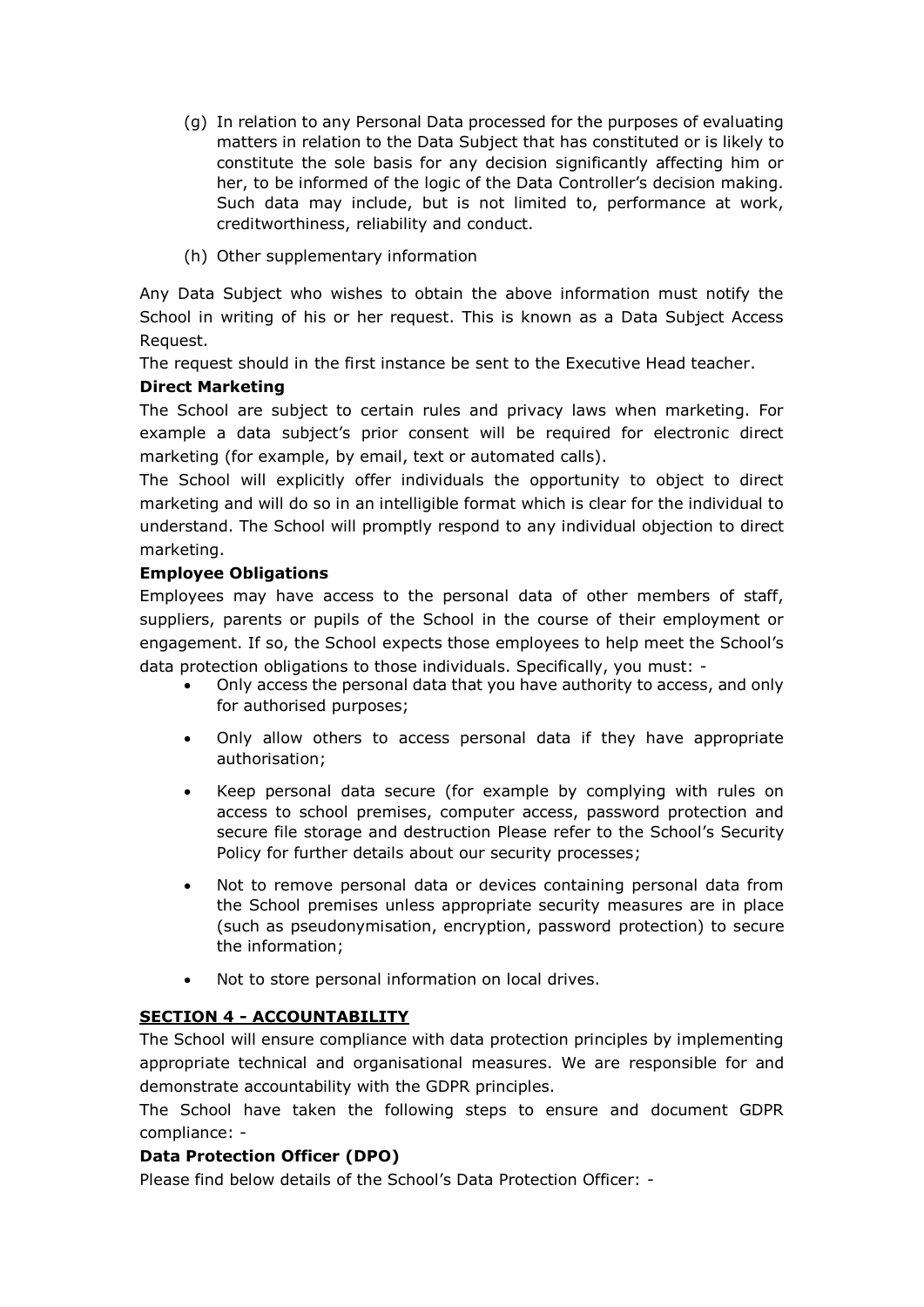Data Protection Officer: Judicium Consulting Limited Address: 72 Cannon Street, London, EC4N 6AE Email: [dataservices@judicium.com](mailto:dataservices@judicium.com) Web: www.judiciumeducation.co.uk Telephone: 0203 326 9174 Lead Contact: Craig Stilwell

The DPO is responsible for overseeing this data protection policy and developing data-related policies and guidelines.

Please contact the DPO with any questions about the operation of this Data Protection Policy or the GDPR or if you have any concerns that this policy is not being or has not been followed. In particular, you must always contact the DPO in the following circumstances: -

- (a) If you are unsure of the lawful basis being relied on by the School to process personal data;
- (b) If you need to rely on consent as a fair reason for processing (please see below the section on consent for further detail);
- (c) If you need to draft privacy notices or fair processing notices;
- (d) If you are unsure about the retention periods for the personal data being processed but would refer you to the School's data retention policy in the first instance;
- (e) If you are unsure about what security measures need to be put in place to protect personal data;
- (f) If there has been a personal data breach and would refer you to the procedure set out in the School's breach notification policy;
- (g) If you are unsure on what basis to transfer personal data outside the EEA;
- (h) If you need any assistance dealing with any rights invoked by a data subject;
- (i) Whenever you are engaging in a significant new (or a change in) processing activity which is likely to require a data protection impact assessment or if you plan to use personal data for purposes other than what it was collected for;
- (j) If you plan to undertake any activities involving automated processing or automated decision making;
- (k) If you need help complying with applicable law when carrying out direct marketing activities;
- (l) If you need help with any contracts or other areas in relation to sharing personal data with third parties.

#### **Personal Data Breaches**

The GDPR requires the School to notify any applicable personal data breach to the Information Commissioner's Office (ICO).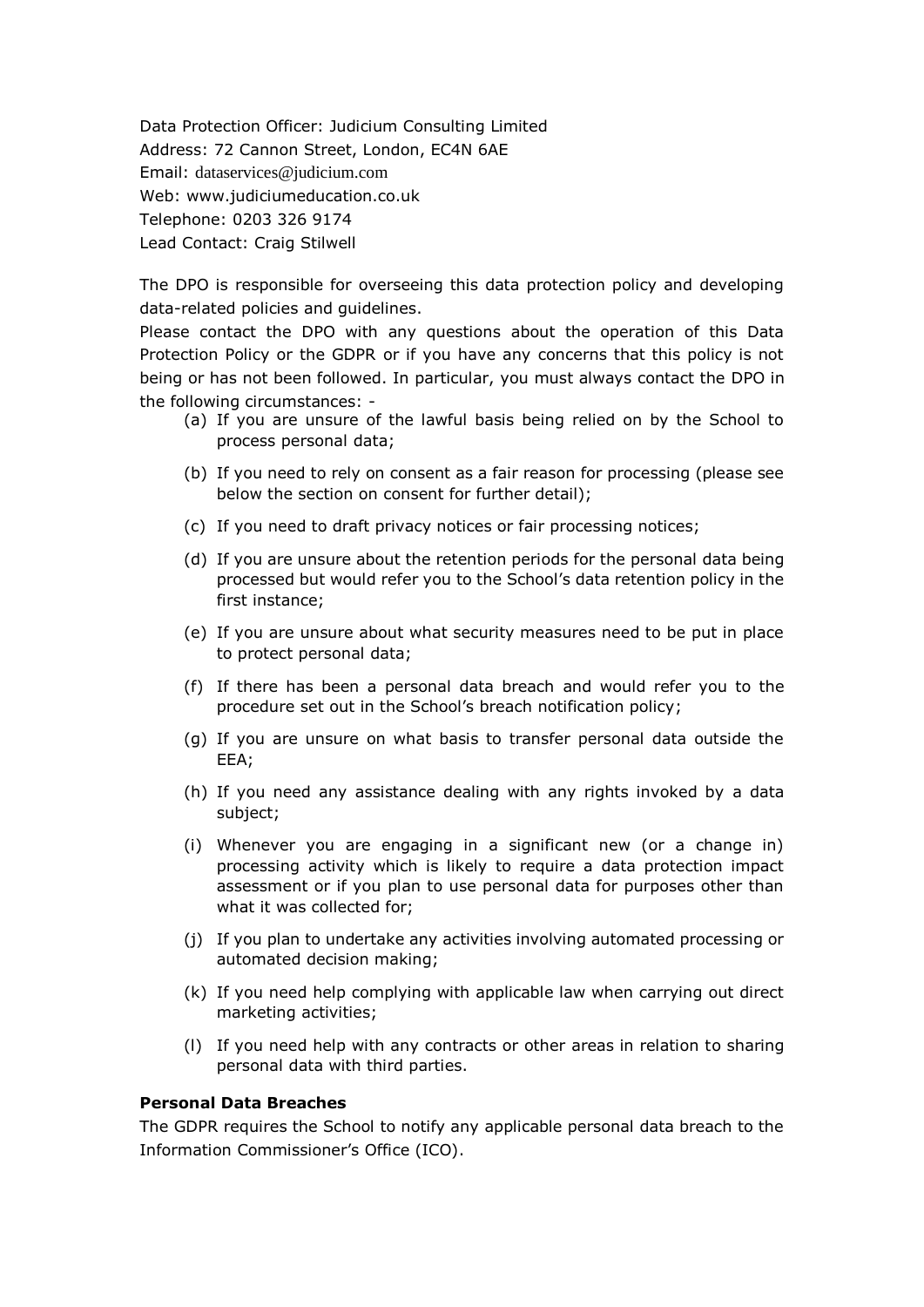We have put in place procedures to deal with any suspected personal data breach and will notify data subjects or any applicable regulator where we are legally required to do so.

If you know or suspect that a personal data breach has occurred, do not attempt to investigate the matter yourself. Immediately contact the person designated as the key point of contact for personal data breaches Lynne Cooper or your DPO.

## **Transparency and Privacy Notices**

The School will provide detailed, specific information to data subjects. This information will be provided through the School's privacy notices which are concise, transparent, intelligible, easily accessible and in clear and plain language so that a data subject can easily understand them. Privacy notices sets out information for data subjects about how the School use their data and the School's privacy notices are tailored to suit the data subject.

Whenever we collect personal data directly from data subjects, including for human resources or employment purposes, we will provide the data subject with all the information required by the GDPR including the identity of the data protection officer, the School's contact details, how and why we will use, process, disclose, protect and retain personal data.

When personal data is collected indirectly (for example from a third party or publically available source), we will provide the data subject with the above information as soon as possible after receiving the data. The School will also confirm whether that third party has collected and processed data in accordance with the GDPR.

Notifications shall be in accordance with ICO guidance and, where relevant, be written in a form understandable by those defined as "children" under the GDPR

#### **Privacy By Design**

The School adopt a privacy be design approach to data protection to ensure that we adhere to data compliance and to implement technical and organisational measures in an effective manner.

Privacy by design is an approach that promotes privacy and data protection compliance from the start. To help us achieve this, the School takes into account the nature and purposes of the processing, any cost of implementation and any risks to rights and freedoms of data subjects when implementing data processes.

## **Data Protection Impact Assessments (DPIAs)**

In order to achieve a privacy by design approach, the School conduct DPIAs for any new technologies or programmes being used by the School which could affect the processing of personal data. In any event the School carries out DPIAs when required by the GDPR in the following circumstances: -

- For the use of new technologies (programs, systems or processes) or changing technologies;
- For the use of automated processing;
- For large scale processing of special category data;
- For large scale, systematic monitoring of a publicly accessible area (through the use of CCTV).

Our DPIAs contain: -

• A description of the processing, its purposes and any legitimate interests used;